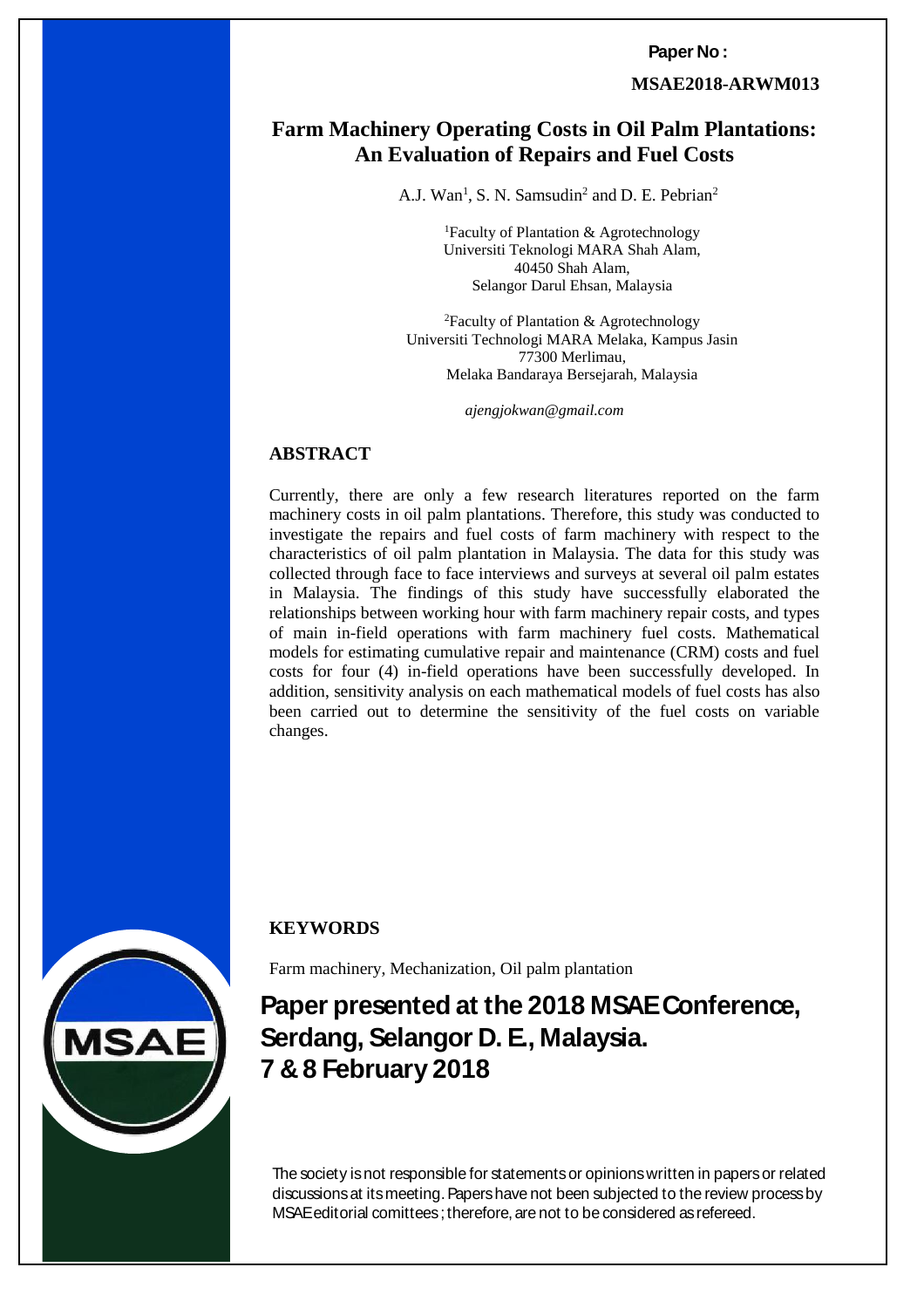## **INTRODUCTION**

Nowadays farm machinery increasingly becoming an essential input in oil palm plantation operations and its position in crop production was similar to other agricultural inputs such as land, seeds, pesticides, and fertilisers. As stated by Abdullah et al, (2010), the presence of farm machinery has given significant impact to the oil palm plantation industry thorough increasing productivity and reducing costs. In details, farm machinery has successfully reduced time for ploughing, harvesting and evacuating oil palm fresh fruit bunch (FFB), collecting loose fruits, fertiliser application, mainline transport and pest and disease control in the field. Specifically, in harvesting operation, for example, the use of farm machinery reduced labor requirement by 50% with an additional saving approximately at 30% in cost. Therefore, labour usage in oil palm plantation operations needs to be dismissed in order to run the operations to be more productive and efficient. To accomplish this objective, mechanisation was the only way forwards to take over more role of human labour in the field operations. Review an example in wheat production as mentioned by Safa et al., (2010), mechanisation almost single-handedly does all the works in the operations. The human labour was only used to handle the machines/tractors.

In relation to the profitable mechanised operations, the oil palm plantations managers should pay attention to farm machinery management since it was an important aspect that would affect the overall performances of their mechanisation program. Although farm machinery was one of the largest investment in the farm business; however, farm machinery management was still not yet in the highest priority in the process of crop production when compared to the other activities such as agronomic practices and crop protection. Whereas, according to Siemens et al*.,* (2008), knowing machinery management can help the managers in making the best decision for selecting the best machines for a given situation. In fact, Siemens et al., (2008) added, it was not unusual to find that differences in profit from one farm to the next were due solely to differences in the way machinery were selected and managed.

Being a part of machinery management tasks, estimating the operating costs which were comprised of repairs cost and fuel costs should be well-planned. This was because these costs can affect profit in farming operations. Hence, oil palm plantation managers have to be familiarised with how to accurately estimate farm machinery costs in order to be much easier come up with those profit-making decisions. According to Siemens et al*.,* (2008), repairs and fuel costs included lubricant costs take 10% and 34%, respectively of total machinery costs. Theoretically, these costs were hard to estimate because they were depending directly on the amount of machine use. In fact, the repair and fuel costs for a specific machine also vary from one geographical section of the country to another because the differences in soils, crops, climate, topography and operators. Currently fuel cost was estimated by using the formulas developed Siemens et al*.,* (2008) and ASABE (2011). In their formula, Siemens et al (2008) estimated the average fuel consumption of particular operation managing machinery by multiplying a specific constant e.g. 0.345, 0.243, and 0.406 for gasoline, diesel, and LP-gas, respectively with the tractor maximum rated PTO power in kilowatt unit. Similar to Siemens et al*.,* (2008), ASABE (2011a) also used a specific fuel constant e.g. 0.305, 0.223 and 0.366 for gasoline, diesel, and LP-gas, respectively for fuel costs estimation. In calculating repairs cost, Siemens and Bowers (2008) multiplied a percent of the purchase price with four levels machine life span e.g. 1/4 life span, 1/2 life span, 3/4 life span and full life span. In the meantime, ASABE (2011) calculated this cost based on Repair Maintenance Factor (RMF) that have been established for every single operation. Several previous researchers have also developed some models to estimate both repair and fuel costs (Calcante et al., 2013b; Bowers and Hunt, 1970; Ward et al., 1985; Al-Suhaibani and Wahby, 1999; ASABE, 2011; Lips, 2013, Calcante et al*.*, 2013a). Nonetheless, the outcomes of the aforesaid studies were more appropriate to be used in their respective countries of origin.

Malaysian oil palm plantations have their particular conditions and were very much different with the farming operations in the countries stated in the previous studies. This was due to the differences in farm machinery operation, land topography, crop and weather conditions, repair policy and operator's skills. These factors have induced the need for further investigation of repair and fuel costs in order to the previous studies would be adaptable and applicable with oil palm plantation conditions. Thus, there was a need to evaluate repair and fuel costs data of farm machinery in oil palm plantations. This study was an effort to assess the current repair and fuel costs of farm machinery in Malaysian oil palm plantations. In this study, the RF1 (Repair Factor 1) and RF2 (Repair Factor 2) from the Repair and Maintenance formula by ASABE (2011a; 2011b) were adapted for specific farm machinery operation in oil palm plantation.

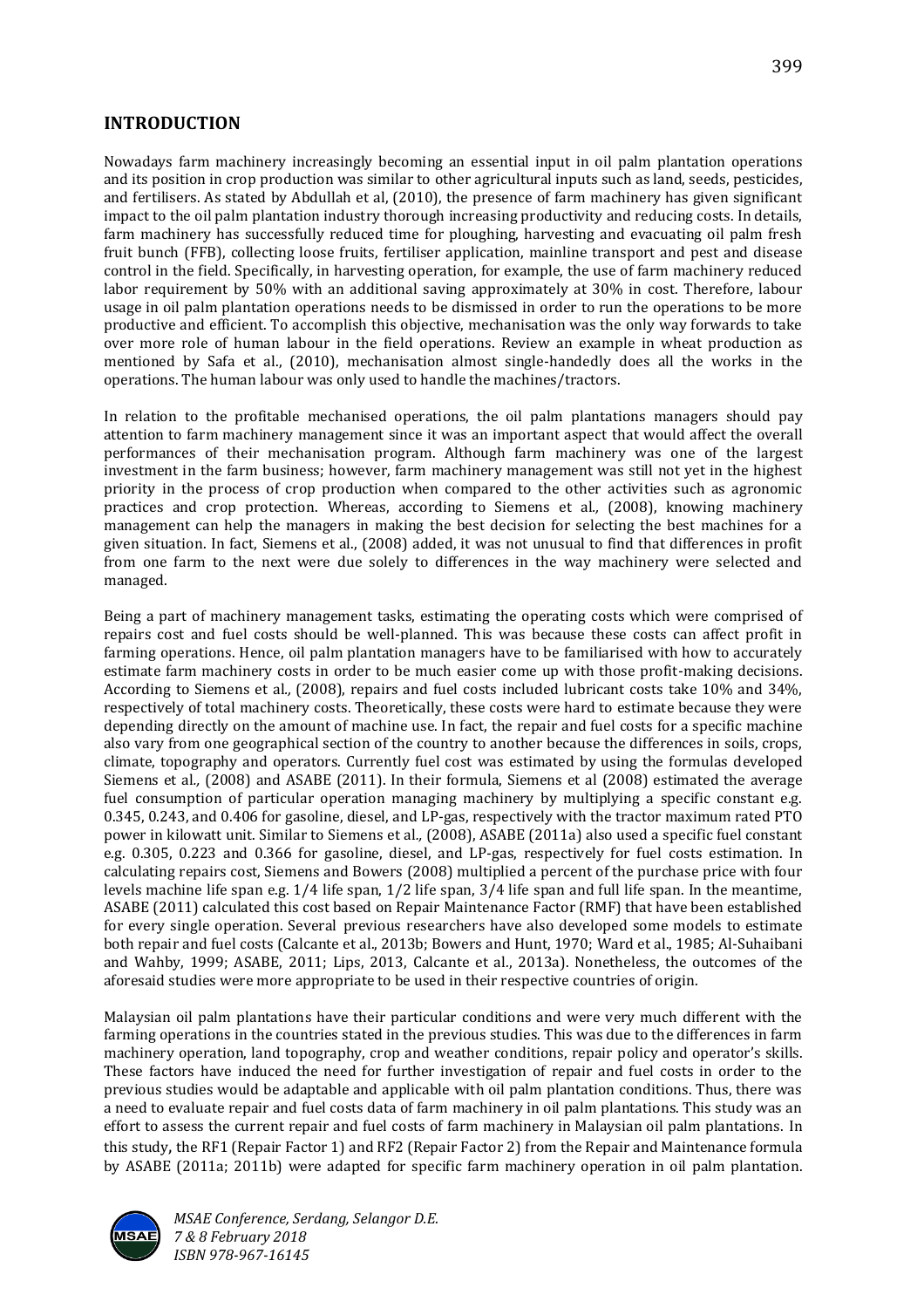Besides, multiple linear regressions were utilised to estimate the fuel costs for specific farm machinery operation in oil palm plantation.

## **MATERIALS AND METHODS**

#### **Data Collection**

To develop the new predictive repairs and fuel costs models, there were several data that were collected to be analysed. The required data were taken from oil palm estates in both Negeri Sembilan and Melaka states. The names and exact locations of the estates participated in this survey will not be disclose as the respective estates asked for discretion. The data for fuel cost comprised of four (4) main in-field operations of the oil palm plantation. These data were taken from both the estate management and contractors. Some crucial data were not being disclosed to protect the respective company's trade. Details of data collected as shown in table 1. Clear understandings for the full operation system were needed. Field observations and interview were conducted to understand more on the operation system of the estate.

| Horsepower, HP or kiloWatt |
|----------------------------|
|                            |
|                            |
|                            |
|                            |
|                            |
|                            |
|                            |
|                            |
|                            |

## **Data Analysis**

#### **Repairs cost**

A total of 15 machinery represents 90% of total farm machinery of the estate were sampled in this study. Of note, 47% of the total farm machinery age was ranging from 0 to10 years. These ages were considered as common ownership period and within good range of economic machine lifespan. Meanwhile, the rest were aged more than 10 years (11 years above) and considered very risky machine lifespan due to danger of obsolescence, high repair bills and loss of reliability (Siemens et al., 2008). Hours of annual utilisation of farm machinery during the ownership period in the estates were recorded. Non-linear regression analysis was utilised to determine the *RF1* and *RF2* value for cumulative repair and maintenance costs model (expressed as percentage of the list price). Repair factors (*RF1)* and (*RF2)* for repairs cost of farm machinery in oil palm plantation were developed with reference to the models established by Calcante et al., (2013a), Calcante et al., (2013b), ASABE (2011a), ASABE (2011b) and Khoub bakht et al. (2008) as in equation 1.

$$
CRM = RF_1 \left(\frac{h}{1000}\right)^{RF_2} \tag{1}
$$

Where:

*CRM* = repair costs, RM/hour  $RF<sub>1</sub>$  = repair factor 1, dimensionless *RF<sup>2</sup>* = repair factor 2, dimensionless  $h$  = total running hour, hour

#### **Fuel cost**

Fuel cost data collection were made on a total planted area of 1929.12 ha with an average stand per hectare of 136 palm/ha. From the interviews conducted, it was confirmed that 80% of the estate were flat, 10% of the estate were undulating while the remaining 5% were hilly area. The range of average yield for the estate was 24 to 28 tonnes/ha. Clear understandings of the full operation system were

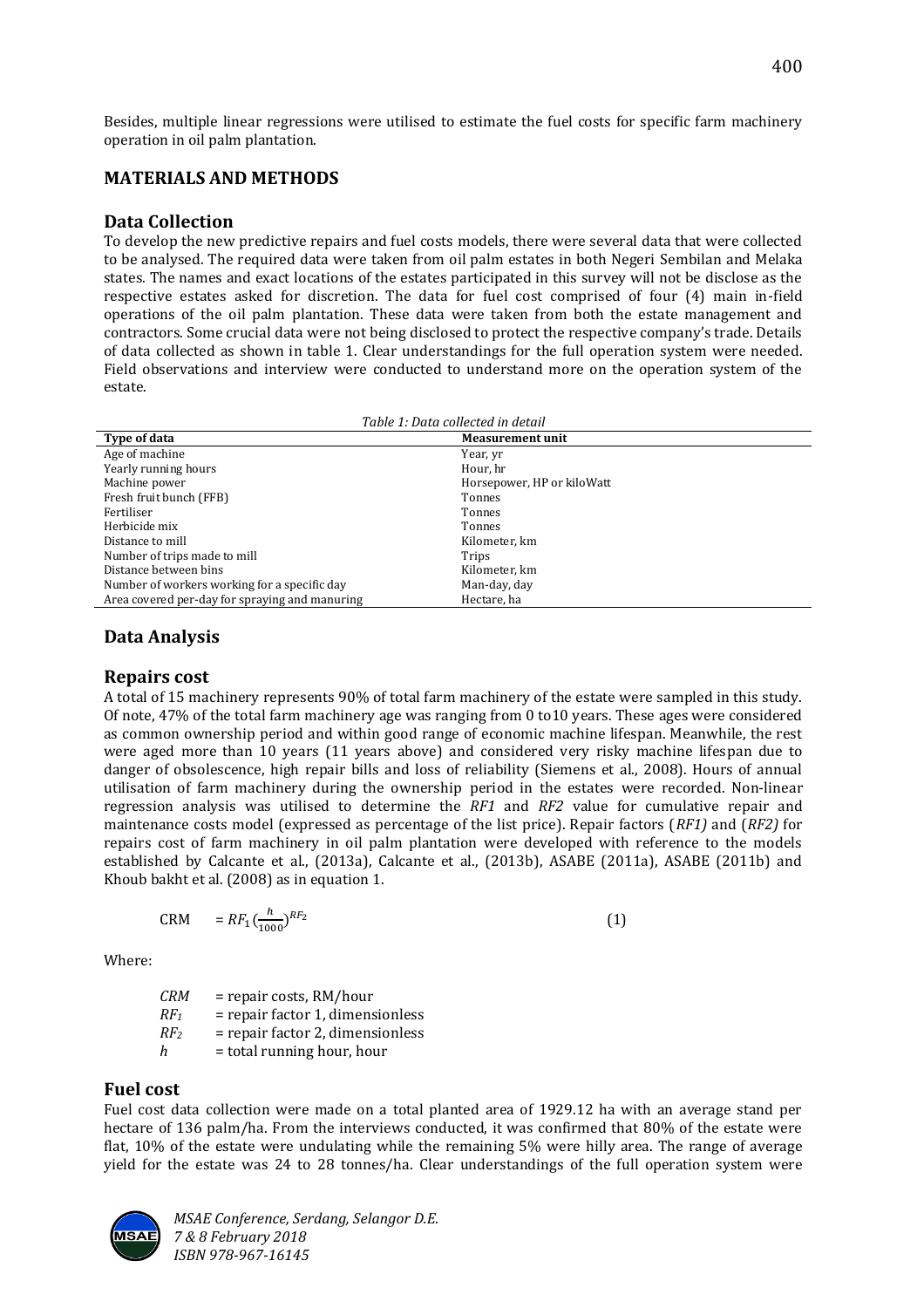needed. Thus, field observations were made to record the process involved in the field operations. Faceto-face interviews were also conducted to understand the operation system of the estate. Pearson Correlation analysis was carried out to determine significant factors to the respective operation's fuel cost. Multiple linear regressions were carried out to determine and develop the fuel costs model for each operation. The developed predictive fuel cost model was then analysed using sensitivity analysis (equation 2) in order to determine the sensitivity of the fuel cost on changes of the variables for the four main operations. The sensitivity analysis value was used to indicate the change in fuel cost with a unit change in the variables.

$$
S = \frac{Mean\ FC}{Mean\ F} \times \alpha \tag{2}
$$

Where:

*S* = Sensitivity analysis coefficient *Mean FC*= Mean fuel costs *Mean F* = Mean variable  $\alpha$  = Regression coefficient of the variable

## **In-field FFB evacuation**

The in-field FFB evacuation operations begins once the harvesting of the FFB starts. After the FFB is harvested, the FFB is left on the ground along with the loose fruits. The loose fruits were collected together with the FFB to make it easy for the loader to load the FFB together with the loose fruits. Platforms were only used in hilly areas of which there were not many. Thus, the operation of the mini tractor and loaders were to cover the entire task to ensure all the FFB was collected.

Firstly, the mini tractor travels inside the task area going from tree-to-tree checking for harvested FFB, loading it manually using the strength of the loaders who use a spike as his tool. Then, the mini tractor moves on to the next tree. At the end of the task, the loader takes a count of the number of FFB collected and this was compared to the harvester's record to make sure both tally with each other. After that, the mini tractor moves on to the next task repeating the same procedure. After the mini tractor was filled to capacity with FFB, the mini tractor transfers its' load to the nearest bin. At the bin, the mini tractor uses its hydraulic jack to lift the load onto the bin. Based on personal communication with the supervisor, it was ascertained that if the mini tractor's hydraulic jack developed problems, manual loading from the mini tractor into the bin was carried out. This process was slower, but it was more fuel saving as the mini tractor was shut down during the process which can take more than five minutes to be completed. After loading, the mini tractor continues to where it previously left off.

Bins were transported by mini tractors and placed in the field in the area to be harvested on that particular day of operation. Bins were usually placed at the main road, or subsidiary/collection road, to make it accessible to the lorry that will take the bins to the mill later in the operation. Bins were placed at around 150m to 200m from the harvested task. Each task involves 50-60 trees. Meaning that, the bins placement intervals were one to every four tasks. Each bin can fill up to 10 tonnes of FFB and loose fruits. There were five bins available for loading. The dimensions of the bins were  $3 \times 1.5 \times 1.5$  metres.

## **Mainline transport**

Mainline transport operations mostly deal with transporting the FFB to the mill. Firstly, the lorry loads the full bin on to the back of its trailer using the hydraulic system located at the back of the lorry. The lorry driver covers the bin with canvas as this helps to keep the FFB fresh by protecting the FFB from direct sunlight and rain as both these accelerates the free fatty acid (FFA) production in the FFB. Then the lorry travels as much as 7 kilometers to the nearest mill. After arriving at the mill, the lorry first weighs-in to record the lorry, plus FFB weight, on the mill's weigh bridge. After that, the lorry continues to move to the ramp for unloading. The hydraulic system was also used to unload the bin at the ramp ground. Upon unloading, a checker grades the FFB according to the ripeness standard of the mill. Different mills will have different ripeness standards, but most mills follow the Malaysian Palm Oil Board (MPOB) published ripeness standard. Then, the lorry driver receives a chit of the ripeness standard on the ramp and the lorry returns to the weigh bridge to take a second/empty weigh-in to determine the FFB's total weight

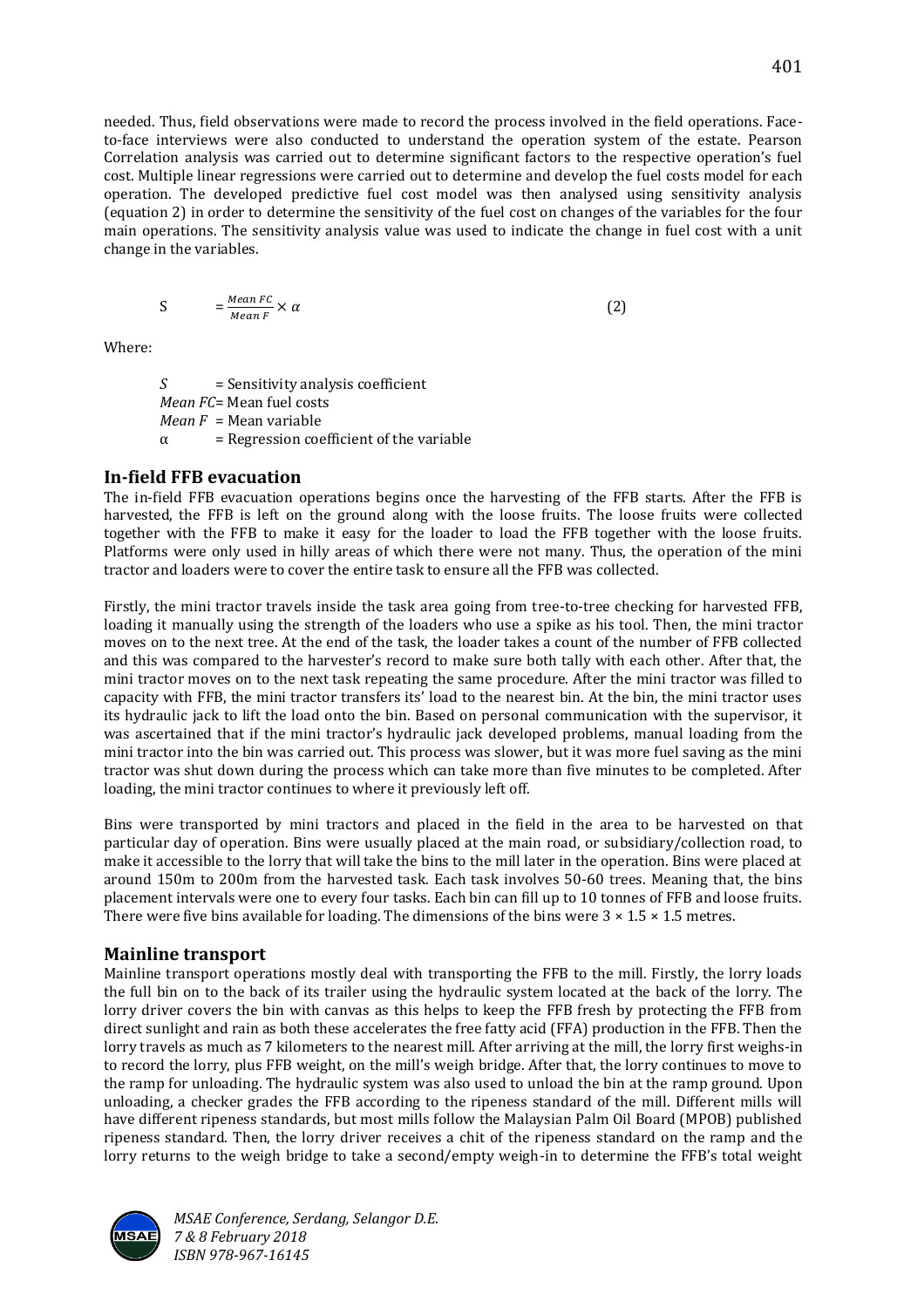delivered to the mill. Finally, the lorry travels back to the estate to either sum up the day's work or to go for a second trip. If a second trip was made, then the same procedure was repeated.

## **Manuring**

Manuring operations started off with the fertiliser loading into the lorry. This was performed by all the manuring workers and the lorry driver. When loading was completed, the fertilizer bags were transported into the field according to the manuring schedule given by the executives. The fertilizer bags were unloaded along the main roads and sub-main roads at the rate of  $2 \sim 3$  bags per task i.e. 50-60 trees. The unloading process continues until all the fertilizer bags were placed. At this point, all the workers get off the lorry and start the manuring process. The lorry driver then drives the lorry to a checkpoint where the workers gather to rest or where the work ends later on in the day. The fertiliser applications were done manually by the workers. They fill as much fertiliser as they can carry in their bags and apply it using a custom bucket. The custom buckets were made to take an average of 0.5kg of fertiliser in one scoop.

Another alternate approach for the procedure of unloading the fertiliser bags was to cart around the fertilizer bags during the process of manuring. This incurs extra work for the lorry and estate management believed this increase fuel costs, but as there was no proper recording done on the process. The process was considered to have the same fuel cost as the first method. Manuring work were usually very dependent on the weather. During the rainy season, most of the manuring activities were halted to avoid wastage of fertiliser as it can leach from the soil into waterways. This delay was the reason why, at the end of any month, there was an extra manuring activity carried out to achieve the manuring target for the month. Upon completion of the work, the lorry takes the workers back to the fertilizer store. According to the field observations and interviews conducted, the range of fertiliser bags transported into the field daily were between 90 to 130 bags, which were 4.5 to 6.5 tonnes per day.

## **Spraying**

Spraying operations starts off at the chemical store by mixing and filling chemicals into the spraying equipment. The herbicide/pesticide mixture were loaded onto the lorry trailer by the workers and drivers. Next, the lorry travels into the field bringing all the workers and herbicide mixture. Upon arrival, the workers start spraying the area in groups while being shadowed by the lorry as the lorry carries the herbicide mixture. The lorry also serves as the platform to refill herbicide mixture in the worker's knapsack sprayers. The spraying process was done manually using knapsack sprayers handled by humans. The spraying schedules were prepared by the executives, but schedules were usually very dependent on the weather. During the rainy season, most of the spraying activities were halted to avoid any wastage of herbicide as the herbicide can be drained or flushed off the weed leaves if the rain was heavy. Thus, this delay will be the reason why, at the end for any month, there will be an extra spraying carried out so as to achieve the spraying target for the month. Spraying for the day will end after all the herbicide mixture finished.

# **RESULTS AND DISCUSSIONS**

# **Repair cost for farm machinery**

For the repair cost, it was found out that age of machinery has a non-linear relationship with the accumulated repair cost. Thus, a specific mathematical model to predict the cumulative repairs cost for farm machinery in oil palm plantation operations has been developed and confirmed the previous study by Calcante et al. (2013a), Calcante et al. (2013b), ASABE (2011a), ASABE (2011b) and Khoub bakht et al. (2008). In the cumulative repair cost model for farm machinery in oil palm plantation, RF1 was equal to 1.4061, while RF2 was 1.6588. The model (equation 3)  $R^2$  value of 0.8299 shows the goodness-of-fit for the model to the data was high. Thus, it was confirmed the model accuracy for predicting the repairs cost for farm machinery in oil palm plantation. The complete repairs cost mathematical model for the current study as shown in equation 3.

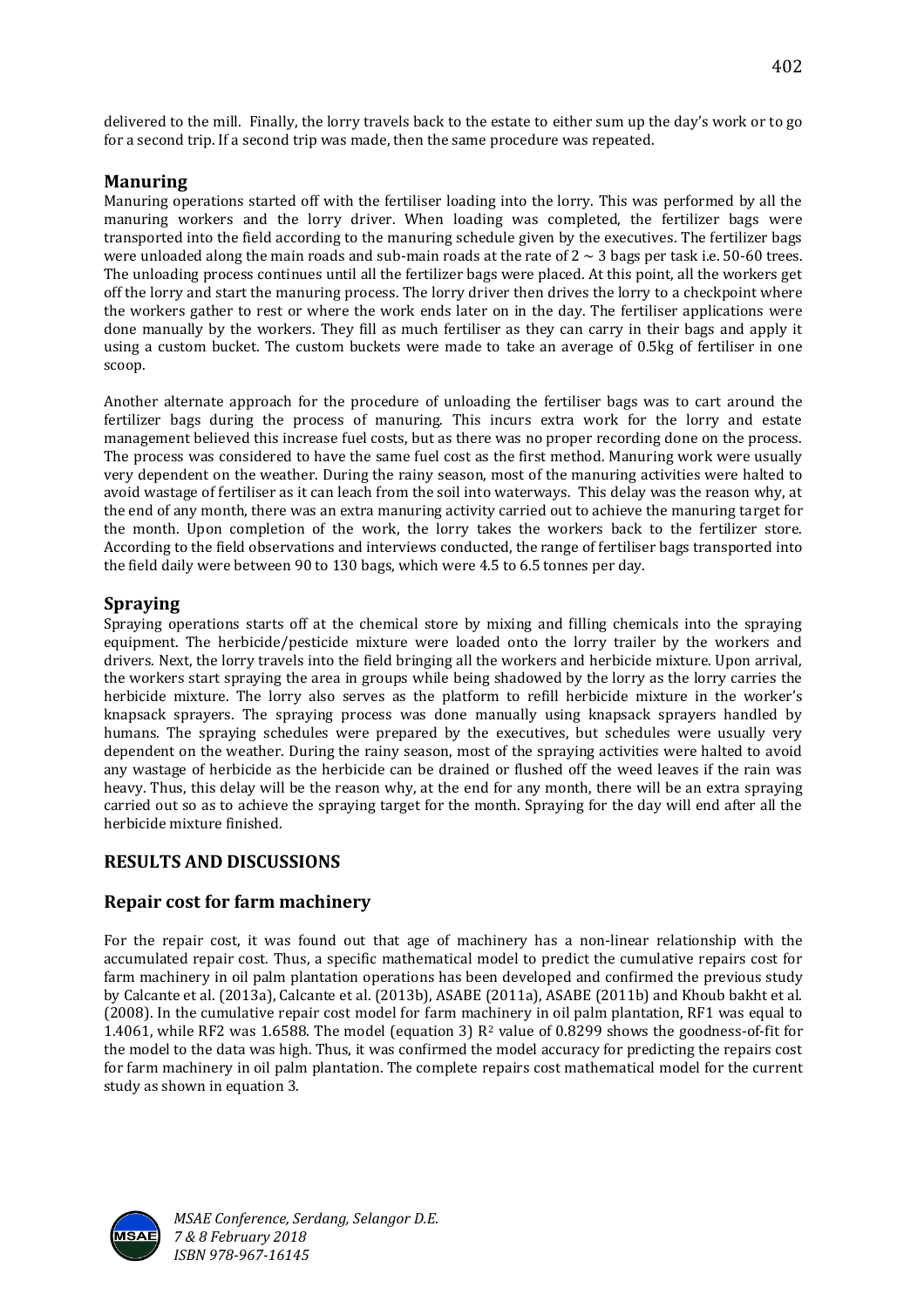$$
CRM = 1.4061 \left(\frac{h}{1000}\right)^{1.6588} \qquad R^2 = 0.8299 \tag{3}
$$

Where:



*CRM* = repair costs, RM/hour  $h$  = total running hour

*Figure 1: Oil palm farm machinery repair costs model by utilising non-linear regression of power function*

As illustrated in figure 1, normally farm machinery in farmland were only utilised until 12000 hours within the ownership period. However, it was observed that farm machinery in oil palm plantations were utilised up to more than 30000 hours in the period. The longer utilisation of farm machinery in oil palm plantation was common as most of the farm machinery were used only to carry the loads e.g. FFB, fertiliser, water tank, transporting workers. Because carrying out such tasks, the machines were still reliable to be used in operations, even though they have exceeded the recommended estimated economic lifespan of farm machinery as suggested by Siemens et al. (2008) in table 2.

| JICHICIIS CU UL TAUVUT               |                 |  |  |  |
|--------------------------------------|-----------------|--|--|--|
| Machine                              | Lifespan, Hours |  |  |  |
| All wheel-type tractors              | 12000           |  |  |  |
| Crawlers                             | 16000           |  |  |  |
| Self-propelled combines              | 3000            |  |  |  |
| Self-propelled windrowers            | 3000            |  |  |  |
| Tillage equipment, mowers            | 2000            |  |  |  |
| Planters, drills, large round balers | 1500            |  |  |  |
| Small and large square balers, rakes | 2500            |  |  |  |

*Table 2: Estimated economic lifespan of farm machinery adapted from Siemens et al. (2008)*

Figure 1 demonstrates the relationship of farm machinery accumulated running hours to the accumulated repair cost (percentage of list price) was non-linear, which was categorised into a power function with the highest  $R^2$  value as compared to other non-linear functions. With R-square value was 0.8299, the *CRM* model shows a strong relationship between the variables.

## **Fuel costs for farm machinery**

Fuel cost for farm machinery divided into four main oil palm plantation operations which were in-field FFB evacuation, mainline transport, manuring and spraying. It was found out that each of these operations have different factors effecting the total fuel costs for the farm machinery.

## **In-field FFB evacuation fuel costs**

Fuel cost was correlated and significant at 0.01 level with all the available factors (Table 3) which were tractor horsepower, FFB tonnage, distance between bins, and number of workers. These factors correlated and were significant due to the nature of harvesting and in-field FFB evacuation jobs.

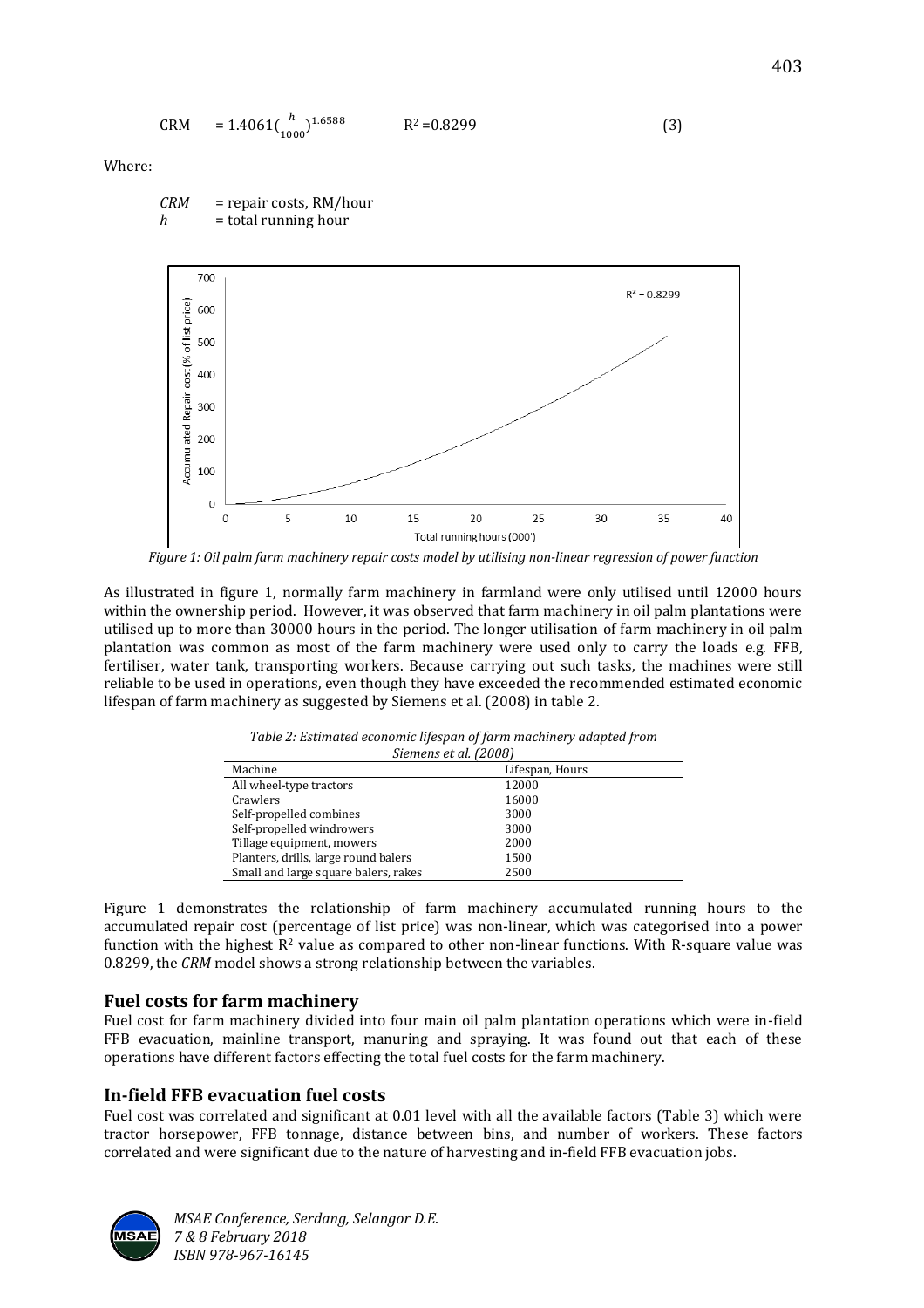|                                      | Fuel cost | Tractor    | <b>FFB</b> | Distance     | Number    | οf |
|--------------------------------------|-----------|------------|------------|--------------|-----------|----|
|                                      |           | horsepower | tonnage    | between bins | workers   |    |
| Fuel cost                            |           | $0.882**$  | $0.899**$  | $0.468**$    | $0.927**$ |    |
| Tractor horsepower                   | $0.882**$ |            | $0.875**$  | $0.377*$     | $0.763**$ |    |
| FFB tonnage                          | $0.899**$ | $0.875**$  |            | $0.332**$    | $0.820**$ |    |
| Distance between bins                | $0.468**$ | $0.377**$  | $0.332**$  |              | $0.410**$ |    |
| workers<br>Number<br>- of<br>working | $0.927**$ | $0.763**$  | $0.820**$  | $0.410**$    |           |    |
|                                      |           |            |            |              |           |    |

*Table 3: In-field FFB evacuation correlation matrix*

\*\*Significant at 0.01 level (2-tailed)

Thus, the developed fuel cost model for FFB evacuation with the  $R^2$  value of 0.945 as shown in equation 4.

FC =  $1.673 + 0.630$ HP +  $0.111$ MT +  $0.370$ D +  $0.520$ M R<sup>2</sup> = 0.945 (4)

Where:

*FC* = Fuel costs, RM/hour *HP* = Farm machinery power, hp *MT* = FFB tonnage, tonnes *D* = Distance to bin, m<br>*M* = Man-day, man/day *M* = Man-day, man/day

A high R-square value indicates that the model prediction was accurate. For the FFB evacuation fuel cost model, the four variables (mini tractor horsepower, FFB tonnage, distance between bins and number of workers) would be enough to predict accurately the fuel cost for the daily operations. The results showed that the R<sup>2</sup> value was near to the value 1 and most likely there were no other variables needed to be considered to put into the model to make it more accurate.

*Table 4: In-field FFB evacuation sensitivity analysis*

| No | Variables         | Sensitivity analysis value |
|----|-------------------|----------------------------|
|    | FFB tonnage       | 0.216                      |
|    | Number of workers | 0.504                      |

Sensitivity analysis in Table 4 shows that all the correlated and significant variables positively affected the fuel cost. Thus, any positive change in any of the independent variables will increase the fuel cost. Number of workers has the highest sensitivity value at 0.504. This means that an increase in the number of workers by one will increase the fuel cost by as much as RM0.504/day. This was the same with FFB tonnage. An increase in 1 tonne of FFB tonnage will increase the fuel cost as much as RM0.216/day.

In-field FFB evacuation has five factors that have been identified having direct effects on the fuel costs according to the field observation and interviews conducted with the estate staff and executives. Among the five factors, only four variables (tractor horsepower, FFB tonnage, distance between bins, and number of workers) were found to be correlated and significant to fuel cost. These factors correlated and were significant due to the nature of harvesting job. With more workers/harvesters working, there was more area/ground for the mini tractor to cover in order to collect all the harvested FFB. Although the FFB weight may be less, it was the distance that needs to be covered to load the FFB that makes the variable i.e. the number of workers working to have the highest correlation value and significance. Tractor horsepower also played a significant role in fuel cost as the relationship of tractor horsepower was directly proportional to the fuel consumption and fuel consumption was directly proportional to the fuel cost (Goering et al., 2003). But, for the estate, the mini tractors were not high horsepower tractors (Mileusnic et al., 2010). They did not use much fuel compared to typical private estates tractors. The distance between bins from the field travelled by the mini tractor after it was full of loads, was also correlated and significant, as during the travel it has to carry full load. This will eventually affect the fuel usage by the mini tractor. A 200 metres journey back to the bin with fully loaded at almost 1.5 tonnes, the mini tractor uses more fuel than it was at partial load or no load at all.

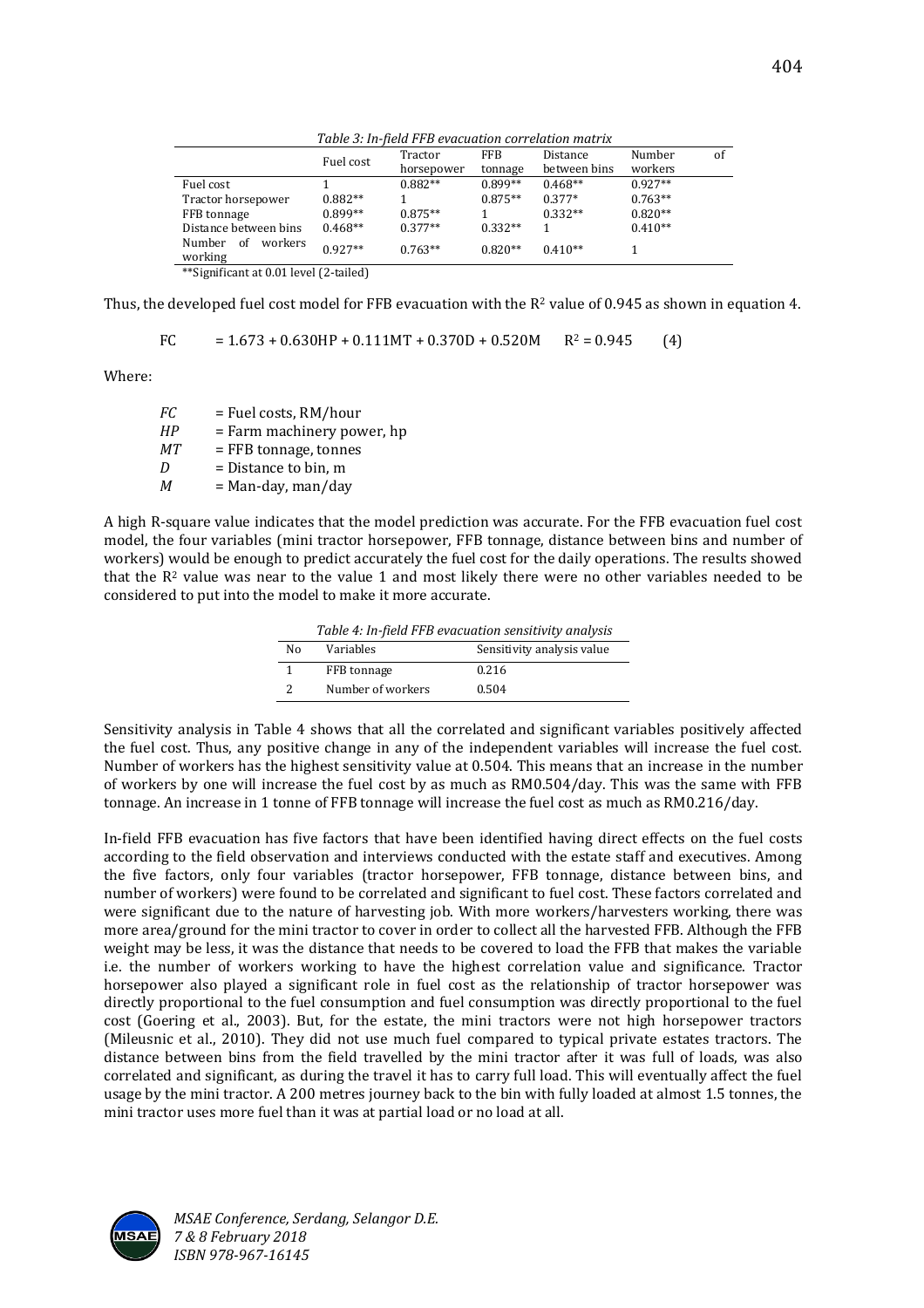## **Mainline transport fuel costs**

The main line transport correlation matrix was given in Table 5. Only the independent variable number of trips and FFB tonnage sent to mill were correlated and significant at 0.01 level to the dependent variable fuel cost. The distance to mill was constant and there were only two similar lorry models with the same horsepower used to take the FFB to the mill. The number of trips has the highest correlation value which once again shows that the distance the vehicle travels was the one that really affects fuel consumption in vehicles and directly affects the fuel cost. The regression test results give the coefficients on each of the inserted variables and constant for the model.

|                                        |           | Table 5: Mainline transport correlation matrix |                          |
|----------------------------------------|-----------|------------------------------------------------|--------------------------|
|                                        | Fuel cost | Number of trips                                | FFB tonnage sent to mill |
| Fuel Cost                              |           | $0.964**$                                      | $0.936**$                |
| Number of trips                        | $0.964**$ |                                                | $0.861**$                |
| FFB tonnage sent to mill               | $0.936**$ | $0.861**$                                      |                          |
| **Significant at 0.01 level (2-tailed) |           |                                                |                          |

Thus, the developed fuel cost model for mainline transport with  $R^2$  value of 0.973 as shown in equation 5.

$$
FC = 3.288 + 1.038MT + 13.167T \t\t R2 = 0.973 \t\t (5)
$$

Where:

| FC. | = Fuel costs, RM/hour              |
|-----|------------------------------------|
| MТ  | = FFB tonnage sent to mill, tonnes |
| т   | = Number of trips, dimensionless   |

Mainline transport fuel cost model also has high  $R<sup>2</sup>$  value which almost reached the value 1. Mainline transport fuel cost model has only two variables (FFB tonnage sent to mill and number of trips) that were correlated and significant. This means that mainline transport fuel cost was only depended on the weight of the FFB delivered to the mill for each delivery and the number of trips the lorry made to the mill.

|              |                 | Table 6: Mainline transport sensitivity analysis |
|--------------|-----------------|--------------------------------------------------|
| $\mathbf{X}$ | <b>TT . 1 1</b> | $\alpha$ and $\alpha$ and $\alpha$               |

| Nο | Variables                | Sensitivity analysis value |
|----|--------------------------|----------------------------|
|    | FFB tonnage sent to mill | 0.410                      |
|    | Number of trips          | 0.611                      |
|    |                          |                            |

Sensitivity analysis (Table 6) shows that all the correlated and significant variables positively affected the fuel cost. Thus, any positive change in any of the independent variables will increase the fuel cost. Number of trips has the highest sensitivity value at 0.611. This means that an increase in number of trips by 1 will increase the fuel cost by as much as RM0.611/day. This was also the same with FFB tonnage sent to mill. An increase in 1 tonne of FFB tonnage sent to mill increase the fuel cost as much as RM0.410/day.

For the mainline transport, there were only two variables (number of trips and FFB tonnage) that were able to be analysed from the overall of six known variables (lorry horsepower, FFB tonnage, distance to mill, number of trips, driver's experience, and working hours). These two correlated and significant variables recorded high correlation values which showed that these two variables were related to fuel cost. The number of trips made per day was vital as it confirmed to the lowest or average amount of fuel usage. Thus, unnecessary additional trips to the mill caused higher fuel cost to the mainline transport operation. One main reason the correlation value for number of trips was higher was because of the nature of the data. The data only consisted of three values which were 0, 1 and 2 trips per day. This made the correlation value very high when compared to trips that have up to 7 or more values. FFB tonnage sent to mill was obviously a very significant variable to the fuel cost. This was because higher FFB tonnage will cause the lorry to carry more loads and to move heavier loads requires more fuel energy to be burned and this will cause high fuel usage in the engine to move the lorry at the same acceleration/velocity and this increases the fuel cost.

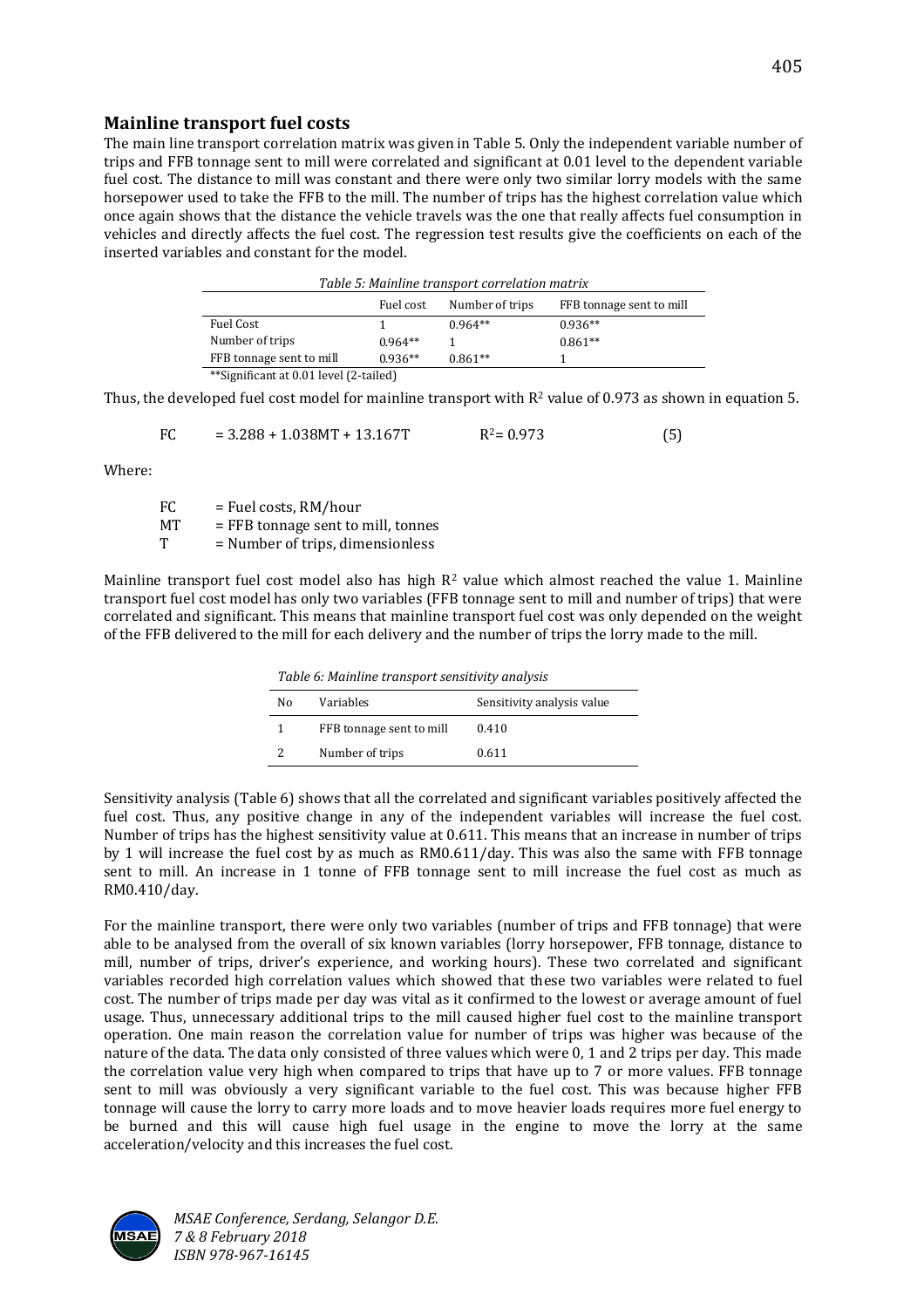# **Manuring fuel costs**

According to the manuring correlation matrix (Table 7), the dependent variable, fuel cost was correlated and was significant at 0.01 level to fertilizer tonnage, distance travelled for fertiliser distribution, area covered and number of workers working to apply fertiliser. The number of workers applying fertilisers has the highest correlation value while fertiliser tonnage has the lowest significant correlation value. This was true due to the nature of the manuring operation which relies heavily on the lorry for transportation during the manuring activities

|                                                | Table 7: Manuring correlation matrix                                                                                                               |           |       |           |           |  |
|------------------------------------------------|----------------------------------------------------------------------------------------------------------------------------------------------------|-----------|-------|-----------|-----------|--|
|                                                | Fertiliser<br>Number of fertiliser<br>travelled<br>Area<br><b>Distance</b><br>Fuel cost<br>for fertiliser<br>workers working<br>covered<br>tonnage |           |       |           |           |  |
| Fuel cost                                      |                                                                                                                                                    | $0.848**$ | 0.050 | $0.867**$ | $0.900**$ |  |
| Fertiliser tonnage                             | $0.848**$                                                                                                                                          | 1         | 0.115 | $0.790**$ | $0.686**$ |  |
| travelled<br><b>Distance</b><br>for fertiliser | 0.050                                                                                                                                              | 0.115     | 1     | 0.059     | 0.147     |  |
| Area covered                                   | $0.867**$                                                                                                                                          | $0.790**$ | 0.059 | 1         | $0.707**$ |  |
| Number of workers<br>for fertiliser            | $0.900**$                                                                                                                                          | $0.686**$ | 0.147 | $0.707**$ | 1         |  |

\*\*Significant at 0.01 level (2-tailed)

Thus, the developed fuel cost model for manuring with the  $R^2$  value of 0.870 as shown in equation 6.

$$
FC = 0.565 + 1.433A + 0.303M + 0.897MT \qquad R^2 = 0.870
$$
 (6)

Where:

 $FC = Fuel costs, RM/hour$  $A = Area covered, ha$  $M =$  Number of fertiliser workers working, man/day

MT = Fertiliser tonnage, tonnes

For manuring predictive fuel cost model, the  $R^2$  value was also higher than the value 0.5 and almost near to value 1. But, it was not as close as the  $R^2$  value of both in-field FFB evacuation and mainline transport predictive fuel cost model. There were more factors that can be included into the predictive model. Factors such as contour of the field, precise distance to each block, fertiliser application rate etc. could be correlated and significant to the predictive fuel cost model (Safa et al., 2010, Mousavi et al., 2001) but due to the non-availability of the data from the estate, these factors could not be extracted and analysed.

|    | Table 8: Manuring sensitivity analysis |                            |
|----|----------------------------------------|----------------------------|
| Nο | Variables                              | Sensitivity analysis value |
| 1  | Area covered                           | 0.382                      |
| 2  | Number of workers                      | 0.323                      |
| 3  | Fertilizer tonnage                     | 0.326                      |

For manuring operations, the sensitivity analysis (Table 8) shows that all the correlated and significant variables positively affected the fuel cost. Thus, any positive change in any of the independent variables will increase the fuel cost. Area covered has the highest sensitivity value at 0.382. This means that an increase in area covered by 1ha will increase the fuel cost by as much as RM0.382/day. This was also the same with fertiliser weight. An increase in 1 tonne of fertiliser weight will increase the fuel cost by as much as RM0.326/day. The lowest sensitivity value was the number of workers. An increase in one worker will increase the fuel cost as much as RM0.323/day. The sensitivity analysis shows that these three variables were almost the same.

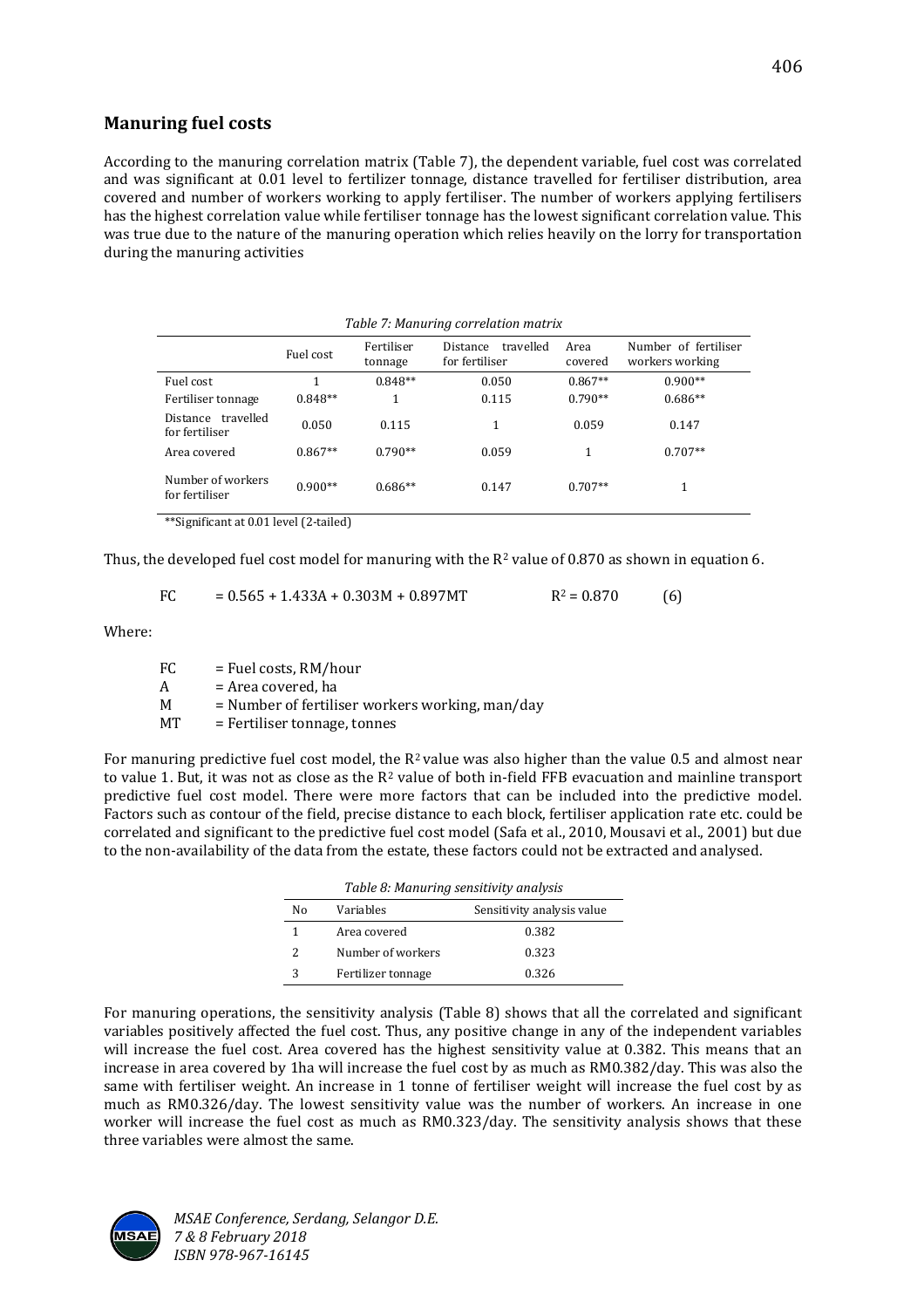For manuring operation, fertiliser tonnage, area covered, and number of workers were variables which were correlated and significant because the weight of the fertiliser at full load to be delivered around the field played an important role in the fuel usage and fuel cost. The heavier the loads (more fertiliser was transported into the field), the fuel usage will be higher, as will be the fuel cost. The total area covered in manuring operations includes the amount of both fertilizer applied to palms and distance travelled infield by the lorry at the end of the operations. Therefore, a larger area covered means that the total distance travelled in-field was quite high and a large amount of fertiliser was applied. High total distance travelled in-field results in high fuel usage and thus was a high fuel cost to the lorry as the lorry travelled long distances carrying loads (either full load or partial load) to cover many areas for manuring. Number of workers were also correlated to costs and significant due to the nature of the manuring operations and the area covered was also correlated and significant to the number of workers. The workers also used the lorry as their main transport into the field from the store together with the fertiliser. Any "journey" made by the fertilisers was accompanied by the workers. Thus, a high number of workers will be an extra load to the lorry while the Management sees this as an opportunity to increase the work capacity of the workers by further increasing the area for fertiliser to be applied. The distance travelled to different blocks was not correlated and not significant due to the uniformity of the data because the distance the fertilizer had to travel to each block was almost the same as the store and office was in the centre of the estate.

# **Spraying fuel costs**

According to the spraying correlation matrix (Table 9), the dependent variable, fuel cost was correlated and significant at 0.01 level for the independent variables, number of spraying workers that working, and area covered. Number of spraying workers working was a much higher value of correlation than area covered. This was true due to the operation procedure in the estate in which the mini tractor was used mainly for transportation of both the labour and herbicides in-field.

| Table 9: Spraying correlation matrix   |           |                                       |                       |                 |
|----------------------------------------|-----------|---------------------------------------|-----------------------|-----------------|
|                                        | Fuel cost | Number of spraying<br>workers working | Distance<br>travelled | Area<br>covered |
| Fuel cost                              |           | $0.900*$                              | 0.050                 | $0.599**$       |
| Number of workers for spraying working | $0.900**$ |                                       | 0.147                 | $0.635**$       |
| Distance travelled                     | 0.050     | 0.147                                 |                       | $0.406**$       |
| Area covered                           | $0.599**$ | $0.635**$                             | $0.406**$             | 1               |

\*\*Significant at 0.01 level (2-tailed)

Thus, the developed fuel cost model for spraying with the  $R^2$  value of 0.676 as shown in equation 7.

$$
FC = 3.829 + 0.633A + 0.685M \t\t R2 = 0.676 \t(7)
$$

Where:

| FC. | $=$ Fuel costs. RM/hour                             |
|-----|-----------------------------------------------------|
| A   | = Area covered, ha                                  |
| М   | $=$ Number of workers for spraying working, man/day |

For spraying fuel cost model, the  $R^2$  value was still good because its value was more than 0.5 but not close to the value 1. This makes the fuel cost prediction to be less accurate (Fathollahzadeh et al., 2011). There were more factors which should be put into the predictive model. Factors such as weight of the herbicide, weight of the trailer, water tank capacity could be correlated and significant to the predictive fuel cost model but due to the non-availability of the data from the estate, these data could not be extracted and analysed.

*Table 9: Spraying sensitivity analysis*

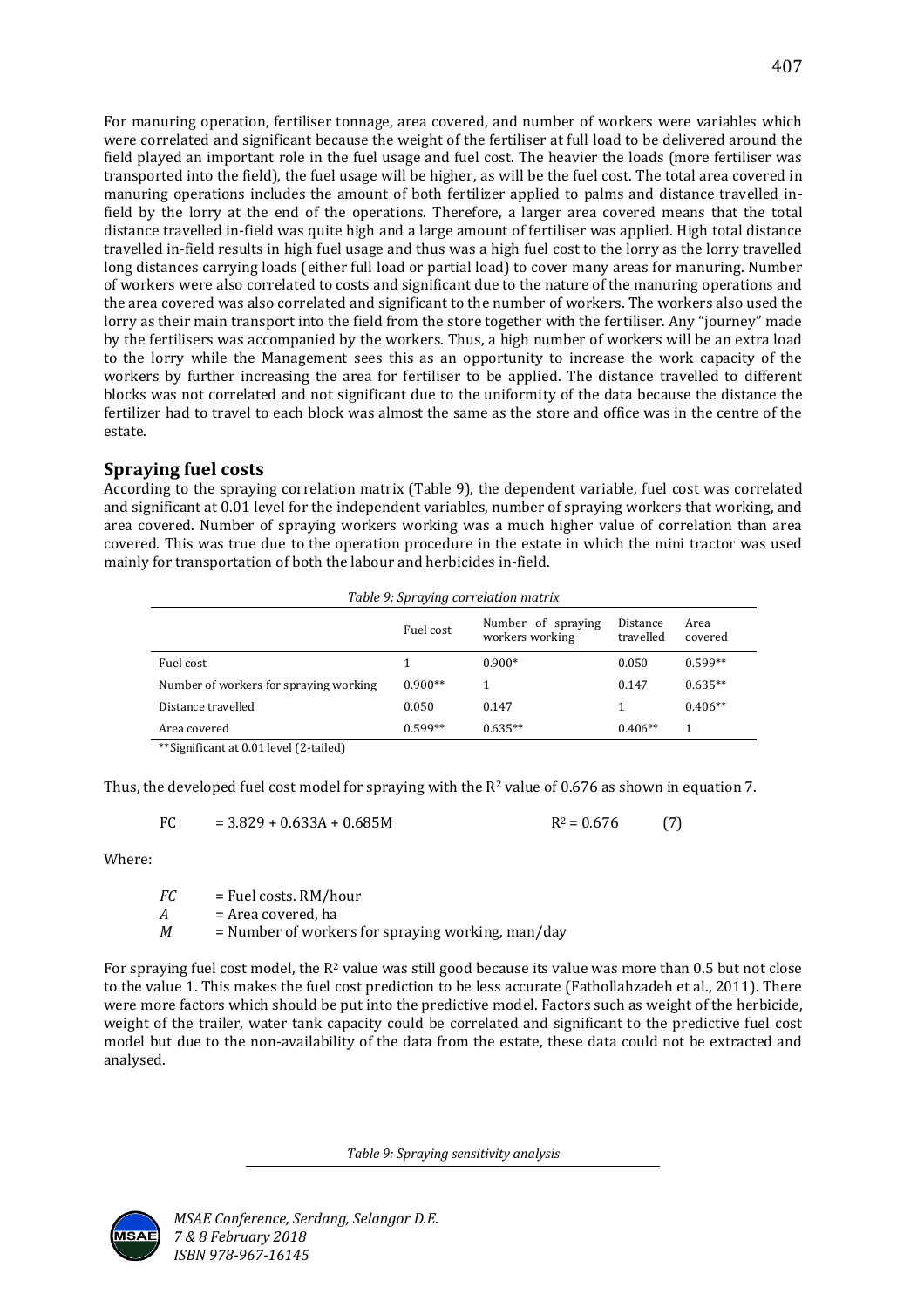| No | Variables         | Sensitivity analysis value |
|----|-------------------|----------------------------|
|    | Area covered      | 0.137                      |
|    | Number of workers | 0.729                      |

For spraying, the sensitivity analysis (Table 10) showed that all the correlated and significant variables positively affected the fuel cost. Thus, any positive change in any of the independent variables will increase the fuel cost. Number of workers has the highest sensitivity value at 0.729. This means that an increase in number of workers by 1 will increase the fuel cost by as much as RM0.729/day. This was also the same with area covered. An increase in 1 ha of area covered will increase the fuel cost by as much as RM0.137/day.

For the spraying operation, number of workers, distance travelled, and area covered, were the variables that correlated with and was significant to the fuel cost. This was because the operation method of spraying relies on mini tractors as transportation means for the workers inside the field during the spraying. Adding to the weight of the workers, mini tractors carry a higher minimum weight on its trailer and thus, will increase the fuel usage and fuel cost for workers in-field transportation. The distance travelled from the store to the field was not found to be correlated to the parameters nor was the relationship significant. This may be due to the position of the store and office which were at the centre of the estate and the distance to each block was almost the same (Howard et al., 2013, Kim et al., 2013). Area covered for spraying activity was also correlated and significant to the cost due to the mini tractor was also used to transport the workers in-field and escort the workers whilst carrying the herbicide in its trailer. Thus, carrying these loads around the field increases fuel usage and fuel cost of the mini tractor.

## **CONCLUSIONS**

Repairs and fuel costs of farm machinery in oil palm plantation operations in Malaysia has been successfully evaluated. The study has confirmed the theory saying the repairs costs vary depending on specific geographical conditions of farmland. This was proved by the RF factors of farm machinery in oil palm plantation were different with the RF developed by ASABE (2011; 2013). In this study, repairs and fuel costs specific mathematical models have been successfully developed to better reflect the conditions of farm machinery operations in oil palm plantation. There was also slight difference between the developed models compared to the standard established by previous research in different crops cultivation. This study also demonstrates the importance of machinery age, working hours, and size of farm machinery to the repair and maintenance cost for the farm machinery. In fuel costs, the findings also confirmed different type of crops cultivations influence in their respective fuel costs. In oil palm plantations, the farm machinery was utilised in a different way as compared to other crops cultivations. Farm machinery was mostly used to carry a load in the field. Farm machinery were rarely utilised to carry out the operations itself unless that particular operation has been mechanised in oil palm plantation such as fully mechanised manuring and weeding. Predictive fuel costs model for each of the four main operations (in-field FFB evacuation, mainline transport, herbicide spraying and manuring) has been successfully developed for the estates. The models can be used to predict fuel cost for these operations. All of the factors have positive value towards the fuel costs, which means the increasing of any significant correlated factors will increase the fuel costs. Conclusively, the findings of this study could contribute in assisting the development of well-managed farm machinery for getting satisfactory field operations and minimising repair and fuel costs in oil palm plantation.

## **REFERENCES**

- 1. Abdullah, R, Ismail, A and Rahman, A.K.A. (2010). Labour requirements in the Malaysian oil palm industry in 2010. *Oil Palm Industry Economic Journal*, 11(2), 1-12.
- 2. Al-Suhaibani, S. A., and M. F. Wahby. (1999). Repair and maintenance cost models for tractors in Saudi Arabia. Emir. J. Agric. Sci. 7: 193-214.
- 3. ASABE (2011a). Agricultural machinery management. *ASABE Standards*, D496.3, 1–6. Available at www.asabe.org. Accessed on June 2016.
- 4. ASABE (2011b). Agricultural management machinery data. *ASABE Standard*, D497.7, 1–8. Available at awww.asabe.org. Accessed on June 2016.